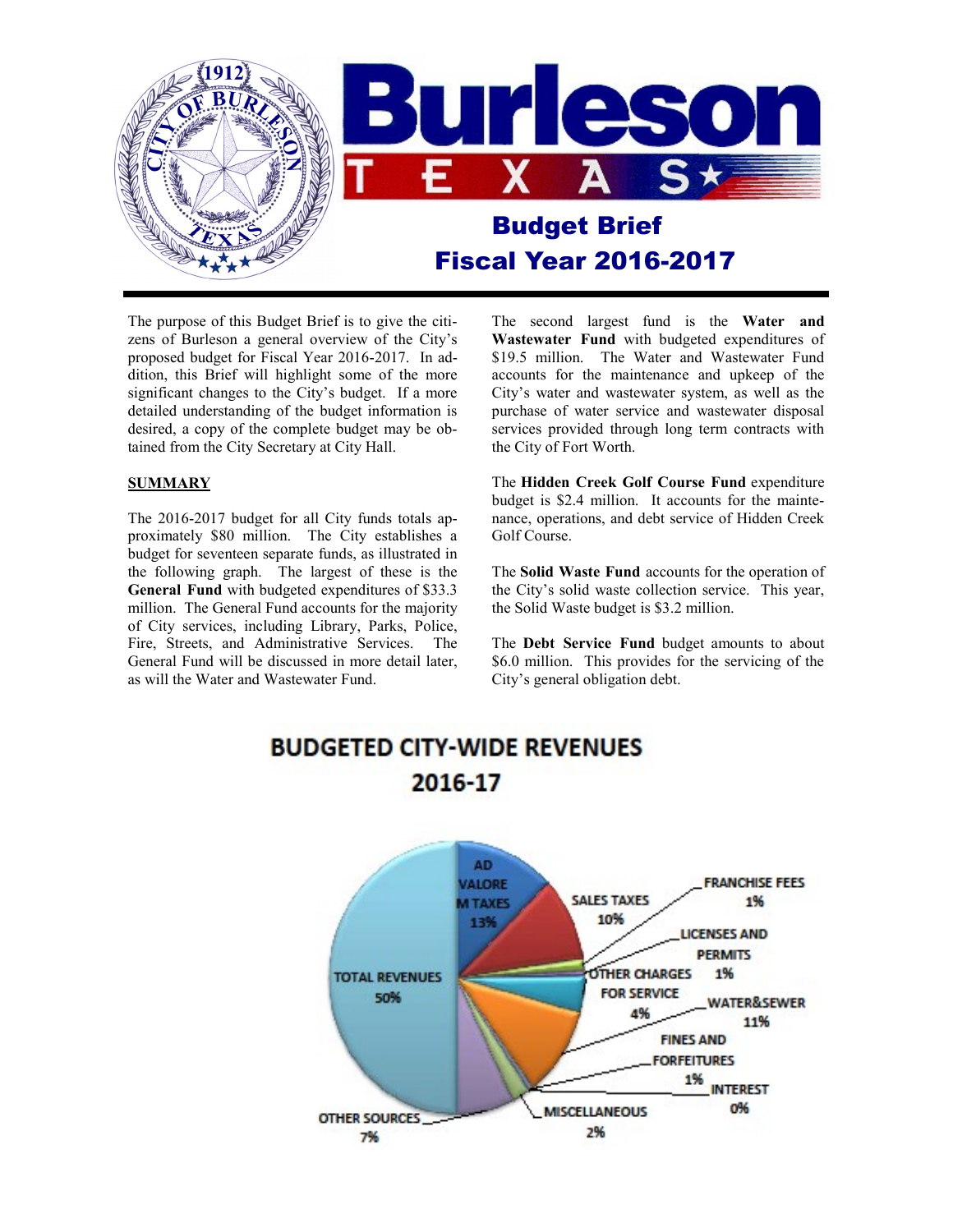The **Equipment Services Fund** is an internal service fund that accounts for the maintenance of the City's fleet of vehicles and equipment. The Equipment Services Fund has a budget of \$472,553.

Likewise, the **Support Services Fund** is an internal service fund that accounts for the support, maintenance, and replacement of the City's technology systems. This fund's budget is \$1.8 million.

The **Parks Performance Fund** is a special revenue fund that accounts for the operations of the "pay for play" parks facilities. This fund has a budget of \$3.5 million, with a contribution of \$1.4 million from the BCSDC.

There are two funds of the City whose function is the accumulation of money for replacement of Cityowned vehicles and equipment. The **Proprietary Equipment Replacement Fund is an** internal service fund that accounts for the replacement of the equipment and vehicles used by business-type City departments such as the Water and Wastewater departments.

The **Governmental Equipment Replacement Fund**  is an internal service fund that accounts for the replacement of the equipment and vehicles used by other City departments. The Proprietary and Governmental Equipment Replacement Funds have expenditure budgets of \$100,000 and \$1,558,000 respectively.

The **Hotel/Motel Tax Fund** accounts for the expenditure of revenues derived from a tax imposed on visitors to local hotels and motels. Its budget of \$203,000 goes toward activities to promote Burleson as a tourist destination.

The **Cemetery Fund**, with a budget of \$5,200, accounts for the upkeep of the Burleson Memorial Cemetery.

**The Burleson 4A Economic Development Corporation** is represented in the budget by two funds. The first fund is a special revenue fund that accounts for the revenue from the 1/2 cent sales tax approved by voters in 2001 and the transfer of this revenue to the debt service fund or capital projects funds. This fund's budget is about \$5.3 million. Approximately \$2.1 million is being transferred to the debt service fund. The debt service fund accounts for the payment of the bonds that are supported by the Type A sales tax. This fund's budget is also about \$2.1 million.

**The Burleson Community Services Development Corporation** is also represented in the budget by a revenue fund and a debt service fund. Formed in 1993, the BCSDC administers the 1/2 cent Type B economic development sales tax. The Type B sales tax revenue fund has a budget of about \$4.2 million. The debt service fund has a budget of about \$1.9 million.

**The Economic Development Incentive Fund** accounts for the cost of incentives offered by the City of Burleson to encourage economic development. Expenditures in this fund are budgeted at \$966,000.



# **BUDGETED CITY-WIDE EXPENDITURES BY CLASS** 2016-17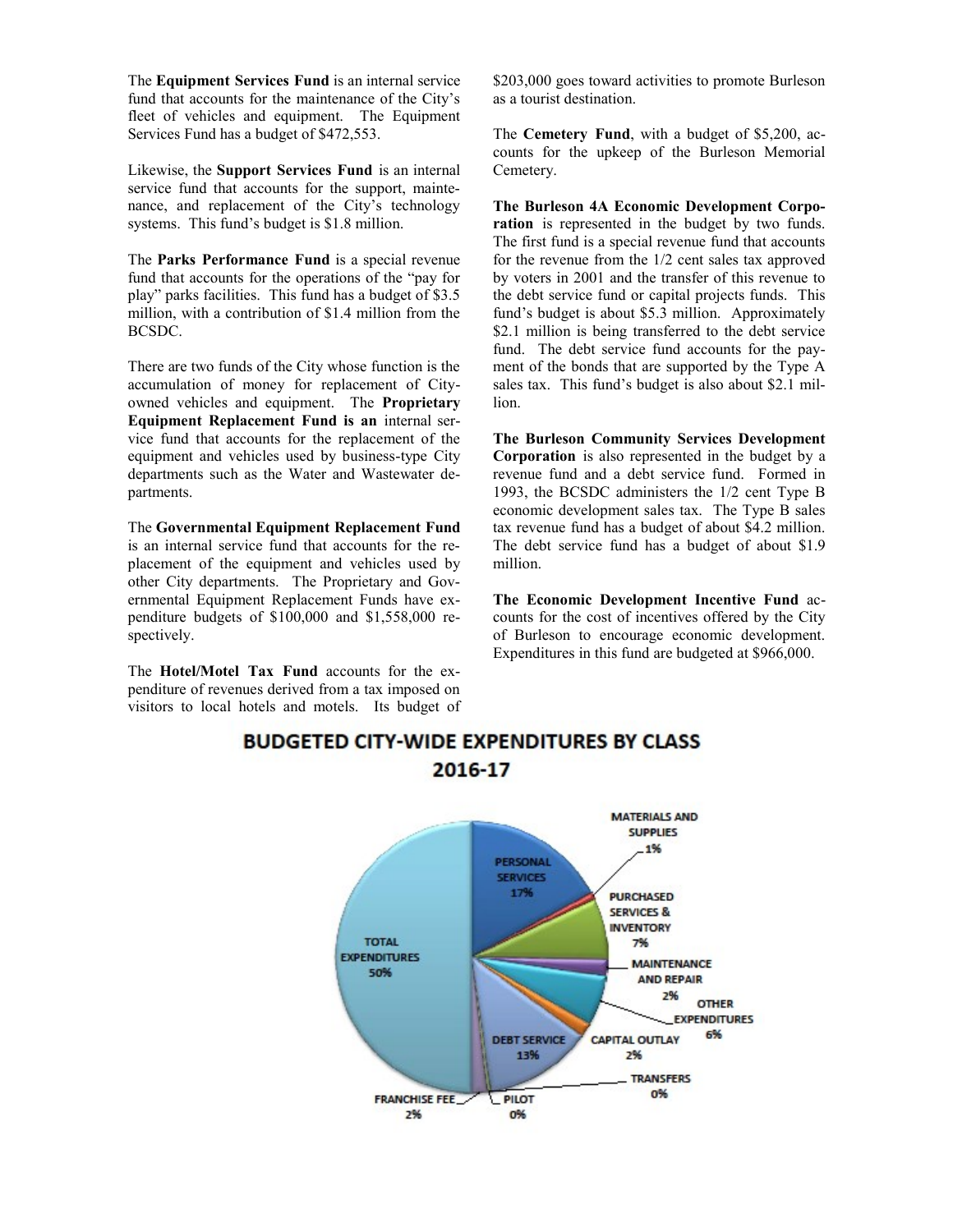# **GENERAL FUND**

Significant Changes:

- \$460,000 for six grant funded firefighters; \$230,000 budget impact in 2016-17
- \$50,000 for partial year funding for non-grant funded firefighter
- \$16,000 promote three fire lieutenants to captain
- \$29,000 EMS certification pay
- \$49,000 new facility maintenance position
- \$43,000 transfer 80 percent of facility maintenance position from Parks
- Performance Fund (BRiCk) to General Fund
- \$41,000 Upgrade Environmental Technician position from part-time to full-time
- \$20,000 seasonal staff for park maintenance
- \$30,000 partial year funding for purchasing position in anticipation of retirement

Revenues projected in the 2016-2017 General Fund budget total \$31.8 million. This is an increase of about \$2.3 million over the 2014-2015 budget.

# **Sources of Revenue**

The largest source of General Fund revenue is Ad Valorem Taxes. The proposed 2016-2017 rate is \$0.735 per \$100 valuation. The maintenance and operations portion of the tax rate (\$0.5228/\$100) is expected to provide \$15.7 million.

The City has numerous, diverse revenue sources to try to limit its reliance on property taxes. The City expects sales tax to provide \$8.1 million, and other taxes to provide another \$240,000; Franchise Fees \$2.5 million; License and Permit Fees \$953,000; Fines and Forfeitures \$1,100,000; Interest \$35,000; Miscellaneous \$1.3 million; and Other Sources \$3.4 million.

#### **Classification of Expenditures**

The General Fund budget can be divided into six classifications of expenditures. The largest of these classifications, representing 71% of total expenditures, is Personal Services. This class includes the cost of all personnel salaries, benefits, payroll taxes, and training.

# **WATER & WASTEWATER FUND**

The Water & Wastewater Fund is an "enterprise" fund. An enterprise fund runs as a business and is expected to be self-supporting, without requiring tax subsidy. The City purchases its water and wastewater treatment from the City of Fort Worth. Water Rates:

The FY 2016-2017 budget requires a change in water rates. The base water rates are tiered based on meter size ranging from \$14.34/month for 3/4" meters to \$1,055/month for 12" meters. Monthly Volume Charges (per 1,000 gallons) will increase to \$4.35 for the first 10,000 gallons. The cost for the next 10,000 gallons used will increase to \$5.30 and anything over 20,000 gallons will cost \$6.06. Rates for water used for gas well drilling will increase to \$12.61 per 1,000 gallons.

# **TOTAL REVENUES BY FUND** FY 2016-2017